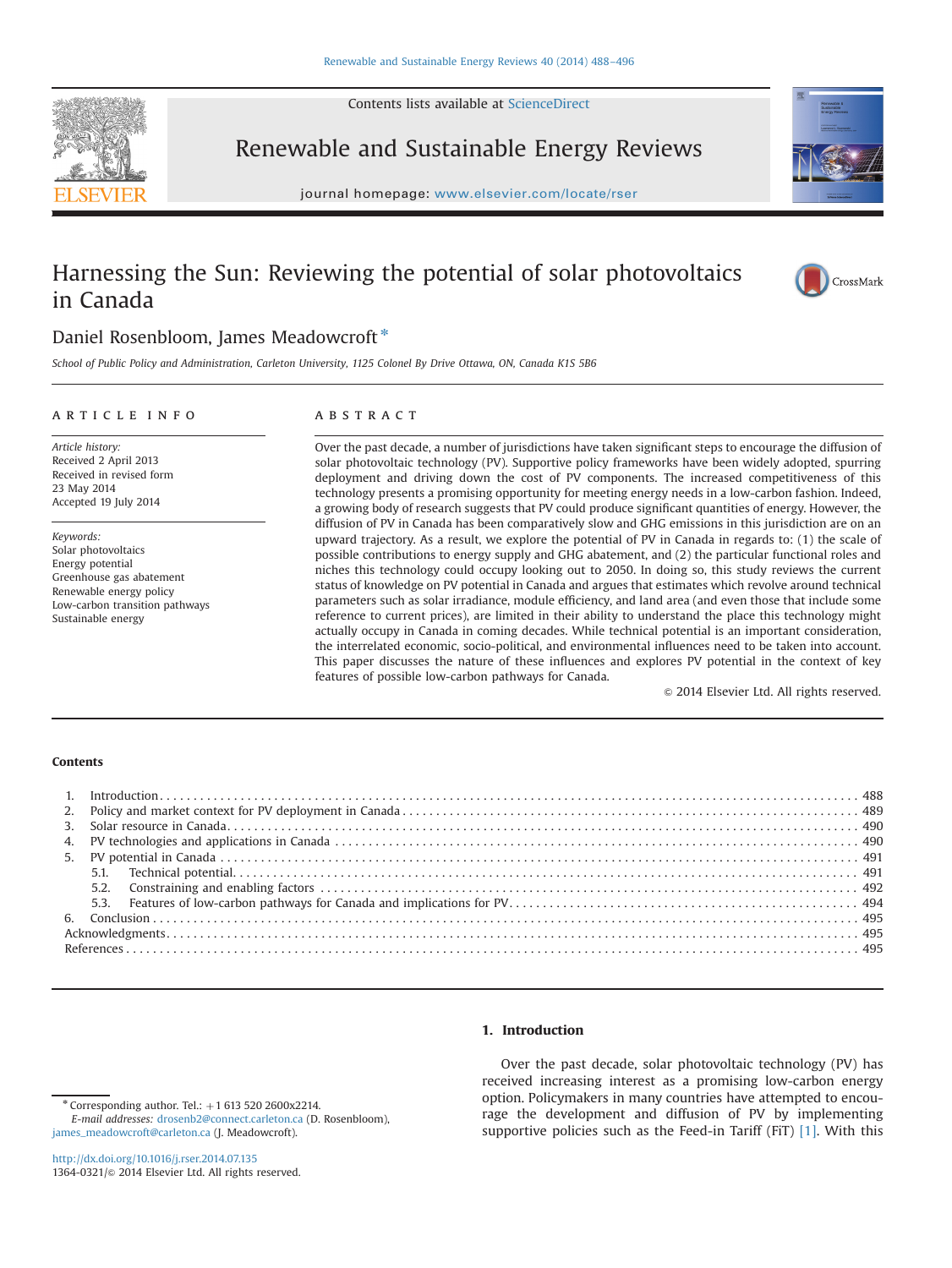aggressive support, global PV capacity has risen from 1.4 gigawatts (GW) in 2000 to over 100 GW in 2012  $[2]$ , and PV module prices have dropped from \$4 per watt in 2008 to under \$1 per watt in 2012 [\[3\].](#page-7-0) The increased competitiveness of PV offers new opportunities with respect to its potential contributions to energy supply and GHG abatement. A number of studies have begun to consider the appropriate place of this technology in longer term energy system evolution, suggesting that PV may have a sizeable role to play in the transition to low-carbon emission energy systems [4–[8\].](#page-7-0)

Despite the international trend, in Canada PV has been comparatively slow to emerge as an option for transforming electricity networks and broader energy systems. The low-carbon transition will necessitate substantial adjustments to electricity production and consumption. Notwithstanding the high proportion of hydroelectricity in Canada's existing generation mix (roughly 60% of electricity output), in 2012 the sector accounted for 88.3 megatonnes of  $CO<sub>2</sub>$ equivalent or 13% of Canada's total GHG emissions [\[9\].](#page-7-0) Moreover, the broader decarbonization of energy systems will necessitate radical changes to the way society provides those energy services which are not now generally powered by electricity, including transportation and space-heating. At present, Canadian GHG emissions remain on an upward trajectory and even the country's modest 2020 target of reducing emissions 17% below 2005 levels will be out of reach without more vigorous intervention [\[10\]](#page-7-0). This is to say nothing of attaining the more ambitious GHG reduction goals that are likely for 2030 or 2050. It is within this context that PV may offer a number of promising opportunities for energy provision and GHG emission abatement in Canada.

In this paper we approach PV potential in Canada from two angles, enquiring about both (1) the scale of the contribution PV could make to energy provision and GHG abatement, and (2) the particular functional roles or niches that PV might occupy looking forward to 2050. To gain traction on these interrelated questions, we review the current status of knowledge on PV potential in Canada. We argue that estimates which revolve around technical parameters such as solar irradiance, module efficiency, and land area (and even those that include some reference to current prices), are limited in their ability to understand the place this technology might actually occupy in Canada in coming decades. While technical potential is an important consideration, it sheds little light on the interrelated economic, socio-political, and environmental influences that will shape future energy trajectories [\[11\].](#page-7-0) The paper discusses the nature of these influences and explores PV potential in the context of key features of possible low-carbon pathways for Canada.

The paper starts with an overview of the current policy and market context for PV in Canada, and considers estimates of the solar resource, as well as features of PV technologies and their applications. It moves from estimates of PV energy output and potential GHG emissions reductions to offer an assessment of important constraining and enabling factors. The analysis concludes by identifying some features of possible low-carbon pathways in Canada and their implications for the potential role of PV.

## 2. Policy and market context for PV deployment in Canada

In Canada, electricity-related decisions fall primarily under provincial jurisdiction, with regional governments playing the largest role in terms of policy engagement around PV. As a result of this fragmented policy environment, each province offers different rates for electricity generated by PV systems under a variety of policy and regulatory conditions. Most provinces provide net-metering options for PV generation, whereby electricity from a PV system net of consumption is exported to the grid at the retail electricity price or some other established rate [\[12\]](#page-7-0). Some jurisdictions (e.g., The Northwest Territories) provide direct subsidies for a portion of the system costs. Canada's largest province of Ontario is unique in that it offers premium rates for electricity generated by grid-connected PV systems under 20 year power purchase agreements as part of a provincial FiT program (2009–ongoing). Current FiT rates for PV vary by installation size and application as reflected in Table 1. As the capital costs and long-term risks associated with installing PV can be a significant barrier, a FiT helps to mitigate uncertainty by providing a stable return on investment. The substantial FiT rate offered for PV in Ontario has attracted sizeable private investment (but also opposition from those complaining about upward pressure on utility rates).

|--|--|

| Renewable<br>technology | Capacity              | <b>FiT</b> version 1<br>(October 2009)<br>\$/kW h | (April 2012)<br>\$/kW h | FiT version 2 FiT version 3<br>(August 2013)<br>S/kW h |
|-------------------------|-----------------------|---------------------------------------------------|-------------------------|--------------------------------------------------------|
| Solar PV                |                       |                                                   |                         |                                                        |
| Rooftop                 | $< 10$ kW             | 0.802                                             | 0.549                   | 0.396                                                  |
|                         | $> 10$ kW $< 100$ kW  | 0.713                                             | 0.548                   | 0.345                                                  |
|                         | $> 100$ kW $< 500$ kW | 0.635                                             | 0.539                   | 0.329                                                  |
|                         | $>$ 500 kW            | 0.539                                             | 0.487                   | N/A                                                    |
| Ground-<br>mounted      | $<$ 10 kW             | 0.642                                             | 0.445                   | 0.291                                                  |
|                         | $> 10$ kW $< 500$ kW  | 0.443                                             | 0.388                   | 0.288                                                  |
|                         | $>$ 500 kW $<$ 5 MW   | 0.443                                             | 0.350                   | N/A                                                    |
|                         | $> 5$ MW              | 0.443                                             | 0.347                   | N/A                                                    |

The policy regime surrounding renewable energy technologies in Ontario has made the province a prominent location for the deployment of PV. Other Canadian regions have seen only limited diffusion in comparison. As of 2012, Ontario was the site of 99% of PV installed capacity nationwide [\[12\].](#page-7-0) The latest figures (see Fig. 1) place cumulative installed capacity for PV in the province of Ontario at 1019 megawatts (MW) as of the end of 2013, with an additional 1120 MW under development for completion by 2017 [\[13\].](#page-7-0)



Fig. 1. PV deployment in Ontario, Canada. Note: Data was drawn from the Ontario Power Authority's progress report [\[13\]](#page-7-0).

This deployment context highlights the fact that the rollout of PV in Canada is currently, and will remain for some time, dependent on policy support. Even with precipitous declines in PV module prices, relatively inexpensive electricity rates (as illustrated in [Fig. 2](#page-2-0)) and the lack of a national carbon pricing mechanism severely constrain the diffusion of PV [\[14\].](#page-7-0) Moreover,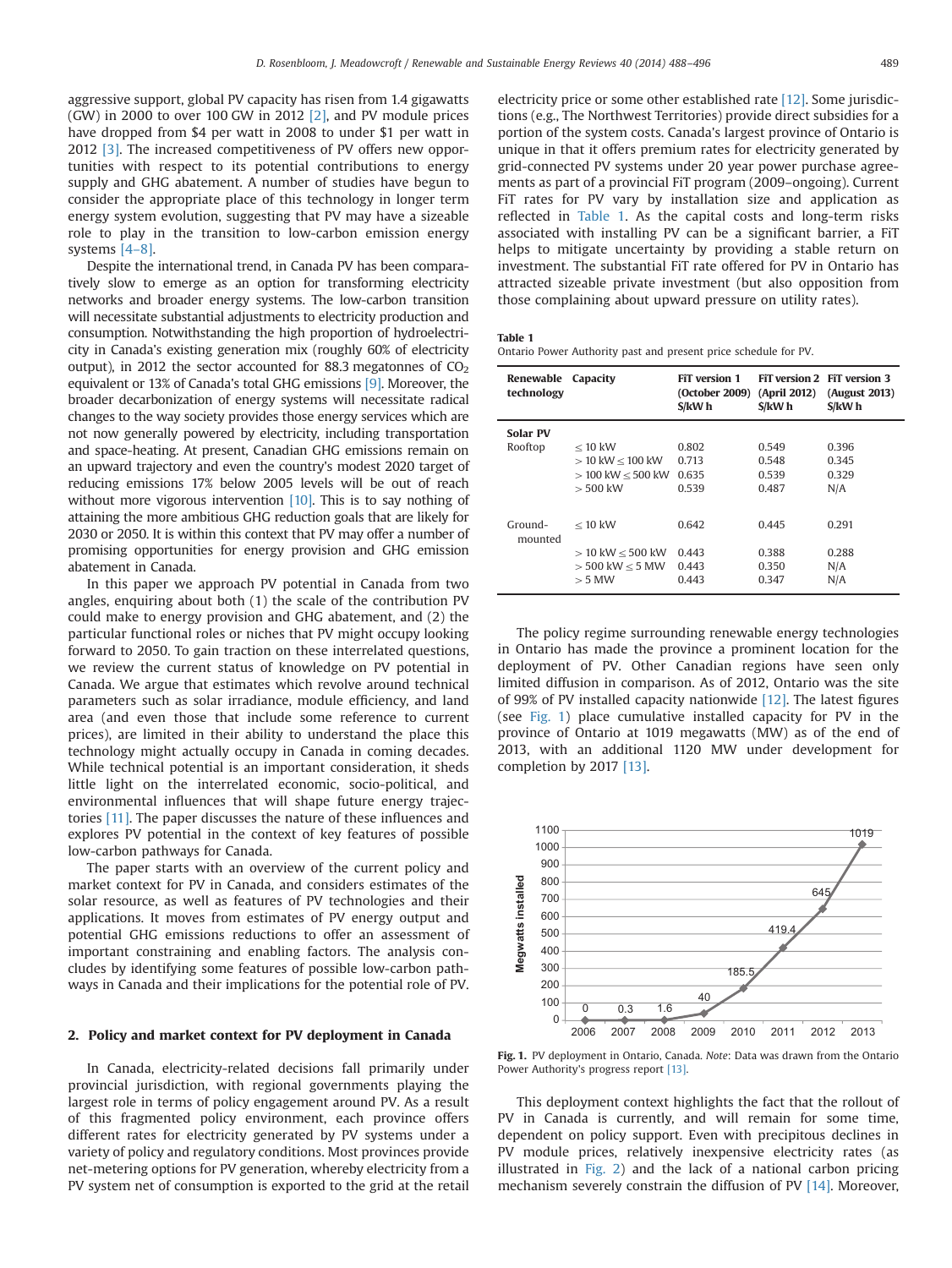<span id="page-2-0"></span>PV faces risks, high upfront costs, and competing investment priorities (e.g., energy efficiency) that suggest a strong policy role would be required for further PV deployment in Canada.

#### 3. Solar resource in Canada

The solar resource is an important foundation for understanding the overall potential of PV in terms of energy production and GHG emissions abatement. Also referred to as insolation or irradiance, it determines the amount of energy a PV system can generate and influences the overall cost of energy production. A greater amount of sunlight translates into lower costs as the system cost is spread over a larger quantity of electricity generation [\[15\]](#page-7-0).

The solar resource in Canada, as measured in kilowatt-hours (kW h) generated per kilowatt (kW) of PV installed, varies regionally and seasonally. Fig. 3 illustrates that the potential annual electricity generation from PV can range from approximately



Fig. 2. Average residential electricity prices per kWh in CAD/kW h. Note: Data was drawn from Hydro Quebec's comparison of electricity prices [\[14\].](#page-7-0)



Fig. 3. Map of PV potential generation per kW installed. Source: Natural Resources Canada [\[16\]](#page-7-0).

| Table 2                 |  |
|-------------------------|--|
| Municipal PV potential. |  |

| <b>Municipality</b> | <b>PV</b> potential<br>(kW h/kW) | <b>Municipality</b> | <b>PV</b> potential<br>(kW h/kW) |
|---------------------|----------------------------------|---------------------|----------------------------------|
| Los Angeles         | 1485                             | Beijing             | 1148                             |
| Mexico City         | 1425                             | Moncton, Canada     | 1140                             |
| Regina, Canada      | 1361                             | Quebec City, Canada | 1134                             |
| Saskatoon, Canada   | 1346                             | Victoria. Canada    | 1091                             |
| Calgary, Canada     | 1292                             | Halifax. Canada     | 1074                             |
| Rome                | 1283                             | Vancouver, Canada   | 1009                             |
| Winnipeg, Canada    | 1277                             | Paris               | 938                              |
| Edmonton, Canada    | 1245                             | St. John's, Canada  | 933                              |
| Ottawa, Canada      | 1198                             | Tokyo               | 885                              |
| Montreal, Canada    | 1185                             | <b>Berlin</b>       | 848                              |
| Toronto, Canada     | 1161                             | London              | 728                              |

Note: Estimates of PV potential are drawn from Natural Resources Canada's solar maps [\[16\]](#page-7-0).

700–1400 kW h/kW [\[16\].](#page-7-0) An optimally oriented PV array in the Prairie Provinces, for instance, could yield 1100–1400 kW h/kW per year. In contrast, PV systems installed in the southern portions of Ontario, Quebec, or the Maritime Provinces could generate approximately 1000–1300 kW h/kW annually. Northern Canada experiences the least annual solar insolation as a result of substantial seasonal variations in sunlight. A PV system in the Northwest Territories, for instance, can reach 200 kW h/kW in April but produce almost no electricity during winter months [\[16\].](#page-7-0) In contrast, monthly PV potential in southern Canada peaks at roughly 160 kW h/kW in July and can fall to 60 kW h/kW in December.

As the majority of energy consumption occurs in urban centers and transmitting electricity long distances imposes infrastructure and efficiency costs, it is more useful to focus on the solar resource in and around cities. As indicated in Table 2 [\[16\],](#page-7-0) many of Canada's municipalities experience relatively high levels of solar insolation in comparison to international jurisdictions. Canadian municipalities with some of the highest annual incidence of sunlight include Regina, Saskatoon, Calgary, Winnipeg, and Edmonton. The largest urban centers in Canada (Toronto and Montreal) also experience substantial annual solar insolation in relation to international jurisdictions like Germany (a world leader in PV).

So what does this tell us about the potential of PV? In one sense, these results reveal an abundant solar resource in Canada that could be harnessed for the purpose of energy generation through PV. Yet the daily and seasonal solar cycles pose serious challenges for this technology. To gain further insight into the role PV may play in future energy systems we must look beyond the availability of sunlight to the technical features of PV.

# 4. PV technologies and applications in Canada

PV does not encompass a single technology. Rather, it consists of a variety of different cell technologies and concepts. At present, first generation cell technologies made up of wafer-based crystal-line silicon dominate global [\[17\]](#page-7-0) and domestic markets [\[12\].](#page-7-0) Second generation cells comprised of thin films may still benefit from sizeable performance improvements [\[18\]](#page-7-0) and are beginning to gain traction in global markets [\[17\].](#page-7-0) Third generation cells, which include a number of novel concepts (e.g., organic PV) remain largely under development. This diversity also extends to the way in which PV may be deployed. Its modular features allow for distributed or centralized applications. At present, the vast majority of PV applications in the Canadian context are gridconnected projects due to the FiT program [\[12\]](#page-7-0).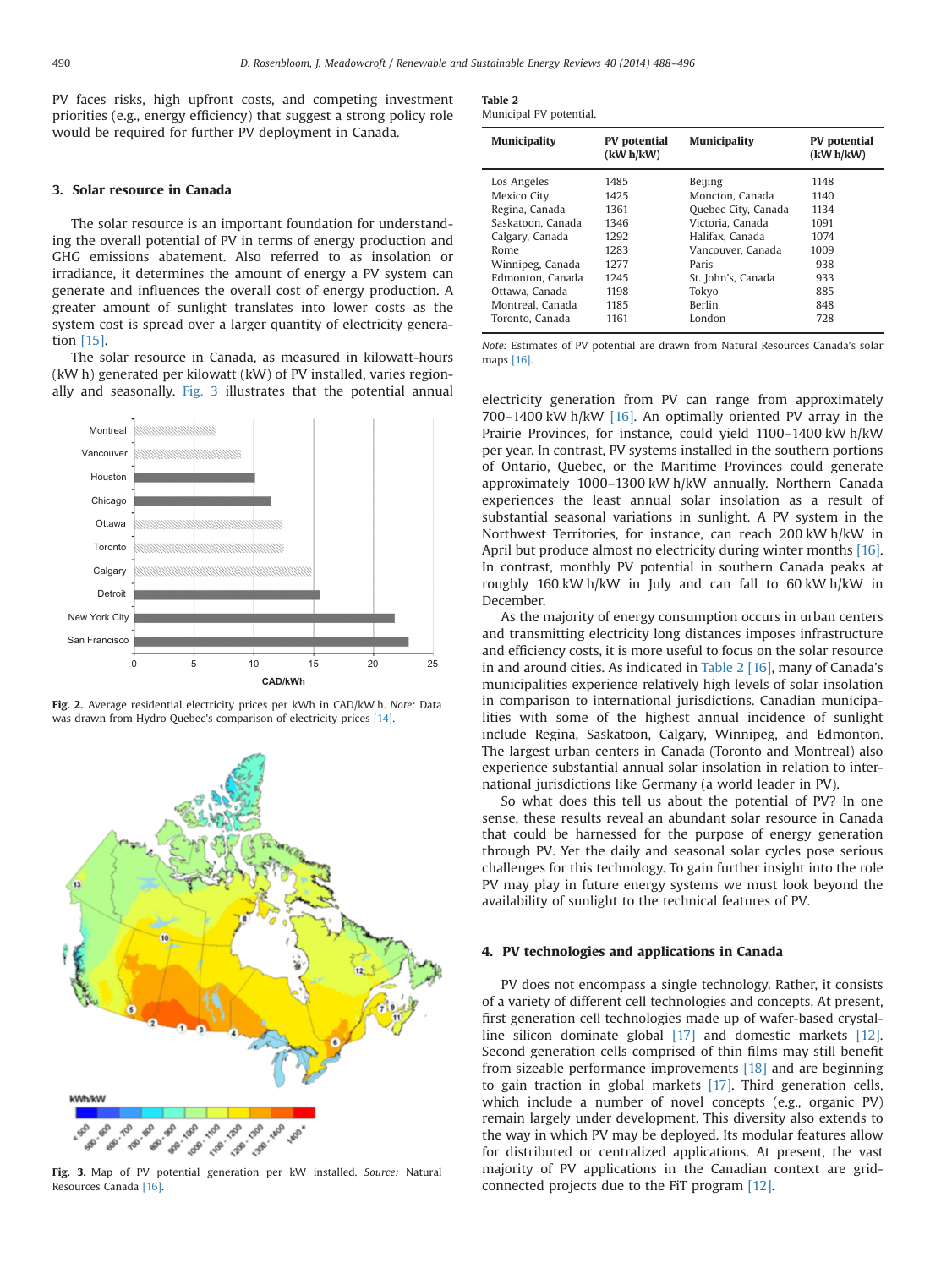Distributed PV systems tend to be small-scale and produce electricity at or near the point of consumption. Many of these projects take the form of roof-mounted systems. Ownership is typically residential, commercial, or institutional. Since 2011, distributed systems have accounted for just over 30% of annual installed capacity of PV in Canada [\[12\]](#page-7-0). Rooftop systems face several challenges linked to the additional cost and complexity of installation. Despite these drawbacks, distributed PV may have less of an impact on the stability of the electricity grid in comparison to centralized installations [\[19\]](#page-7-0).

A number of promising distributed designs are emerging in the Canadian context. Building-integrated PV (BIPV), for instance, is garnering increasing attention as a way to reduce the environmental impact of the built environment [\[20\]](#page-7-0). While this application may encompass a series of designs and technologies, the basic premise is the integration of PV modules into the building envelope. Unlike standard PV applications, BIPV involves the functional, architectural, and esthetic integration of the PV units into the building structure. In this fashion, the PV system becomes an integral part of the building system and must be incorporated at the early planning stage for new construction and retrofits.

With respect to centralized applications, PV can also take the form of a utility-scale and investor-owned energy project. Centralized PV projects tend to be ground-mounted and multi-MW in scale. They are typically located further from sites of electricity consumption where land values are lower and they can take advantage of greater economies of scale. In 2011 and 2012, centralized projects accounted for over 60% of annual installed capacity for PV in Canada [\[12\].](#page-7-0) As opposed to distributed PV, centralized projects may face more pronounced technoeconomic issues surrounding line losses, grid access, system stability, and grid congestion [\[19\]](#page-7-0). These projects may also encounter socio-political and environmental issues related to competing land uses and community opposition [\[21,22\]](#page-7-0). Recent revisions to the FiT in Ontario have attempted to mitigate concerns around the use of prime agricultural land for PV deployment.

Off-grid PV makes up less than 1% of annual capacity additions [\[12\].](#page-7-0) These systems are typically deployed in remote locations where grid connection may be unfeasible (e.g., isolated cottages and water pumping systems). Here PV may present opportunities for remote communities to decarbonize energy services and reduce costs associated with conventional sources (e.g., diesel generators) as fuel prices rise [\[23\]](#page-7-0).

To reiterate, this technology does not possess a dominant design around which efforts can be concentrated. Instead, research and innovation are directed down a number of different avenues, each with differing long-term potential. Additionally, decentralized and centralized applications present different implications for system planning and policy.

# 5. PV potential in Canada

#### 5.1. Technical potential

Over the past several years, research assessing the potential of PV in the Canadian context has gradually begun to emerge. Studies have explored PV potential with respect to building-integration [\[24\]](#page-7-0) and peak-shaving [\[25,26\].](#page-7-0) Other research has estimated the electricity supply potential of rooftop PV regionally [27–[29\]](#page-7-0) and nationwide [\[24\].](#page-7-0) Still others have made strides to model the potential of ground-mounted applications [\[30\].](#page-7-0) Together, these studies provide an initial basis for evaluating the potential of PV in regards to energy supply and carbon abatement.

The medium-term potential of PV is greatly facilitated by its generation profile. PV produces electricity in a fashion that closely matches demand. Pelland and Abboud [\[25\]](#page-7-0) reviewed electricity demand data in Toronto from 2000 to 2006 and compared this to simulated electricity generation from PV systems. Their results indicate that electricity production from PV closely follows electricity load and periods of peak consumption (which is consistent with the experience of other jurisdictions such as Germany [\[31\]\)](#page-7-0). In particular, the highest output from PV coincides with the use of carbon-intensive sources during periods of peak demand in Canada's most populous province [\[26\]](#page-7-0). PV shows promise as a means of reducing or completely removing building loads from the centralized grid during periods of high electricity demand. Specifically, PV is being considered as a component of "net-zero peak" housing in the Canadian context [\[32\]](#page-7-0). Through a combination of efficiency measures, architectural elements, behavioral changes, and PV, pressure can be taken off of the centralized grid when it is most taxed [\[26,32\].](#page-7-0) Consequently, PV appears to be well positioned to facilitate the decarbonization of daytime peak consumption and reducing reliance on the centralized grid [\[33\].](#page-7-0)

With respect to total electricity production, PV may offer still larger potential. Wiginton, Nguyen, and Pearce [\[27\]](#page-7-0) demonstrate that in Ontario distributed rooftop PV systems could supply a substantial portion of overall electricity consumption in addition to peak demand. They estimate the amount of roof space available for PV in south eastern Ontario and develop deployment scenarios using a variety of cell efficiency levels. In this instance, suitable roof space was estimated using fairly restrictive criteria, accounting for shading, competing uses (e.g., HVAC), orientation (only south facing roof area), and balance of system components. Their findings indicate that if high-performance PV modules (22.9%) were deployed on all suitable roof space in the selected region, PV could provide a peak power output of 5.74 GW or enough to meet roughly 24% of peak demand in the entire province. With respect to total output, rooftop PV from this region could generate 6909 gigawatt-hours (GW h), or about 5% of Ontario's total electricity demand in 2012. If the rollout of rooftop PV systems was extended to the rest of Ontario, 30% of total electricity demand could be met. However, this would require nearly 35 GW of high efficiency rooftop PV systems. To put this in perspective, this deployment is roughly equal to the current installed capacity of Ontario's generation infrastructure.

A comparable modeling study of Guelph, Ontario found even greater potential for rooftop PV installations. McIntyre [\[28\]](#page-7-0) leveraged GIS data to quantify the rooftop area of existing buildings, and atlas data to estimate the solar resource in the region. Their analysis employs two models in conjunction with meteorological data and compares outcomes to atlas insolation data. The models assume module efficiency levels of 20.1% and apply a performance ratio of 75% to the balance of system components. Unlike Wiginton, Nguyen, and Pearce, roof space is not regarded as restricted by competing uses, shading, and suboptimal orientation. To be sure, McIntyre acknowledges that more restrictive assumptions would be needed to capture a more realistic estimate of PV potential. That being said, even suboptimal surfaces could become candidates for electricity generation with advancements in BIPV. Employing a series of rooftop orientation scenarios, this study suggests that 1496–2950 GW h could be generated if all available roof space in the study region was covered with PV arrays. This output is equivalent to 90–200% of the annual electricity consumption of Guelph in 2005.

Hassan, Rahman, Haque, and Ali [\[29\]](#page-7-0) examined rooftop PV potential in the Calgary community of Sandston, modeling incident insolation and the total output of PV systems. Their analysis limits roof area based on orientation, excluding all roof space that is not facing south or south west. The model incorporates module efficiency levels of 15%. While findings reveal significant seasonal variations, they suggest that 322 megawatt-hours could be generated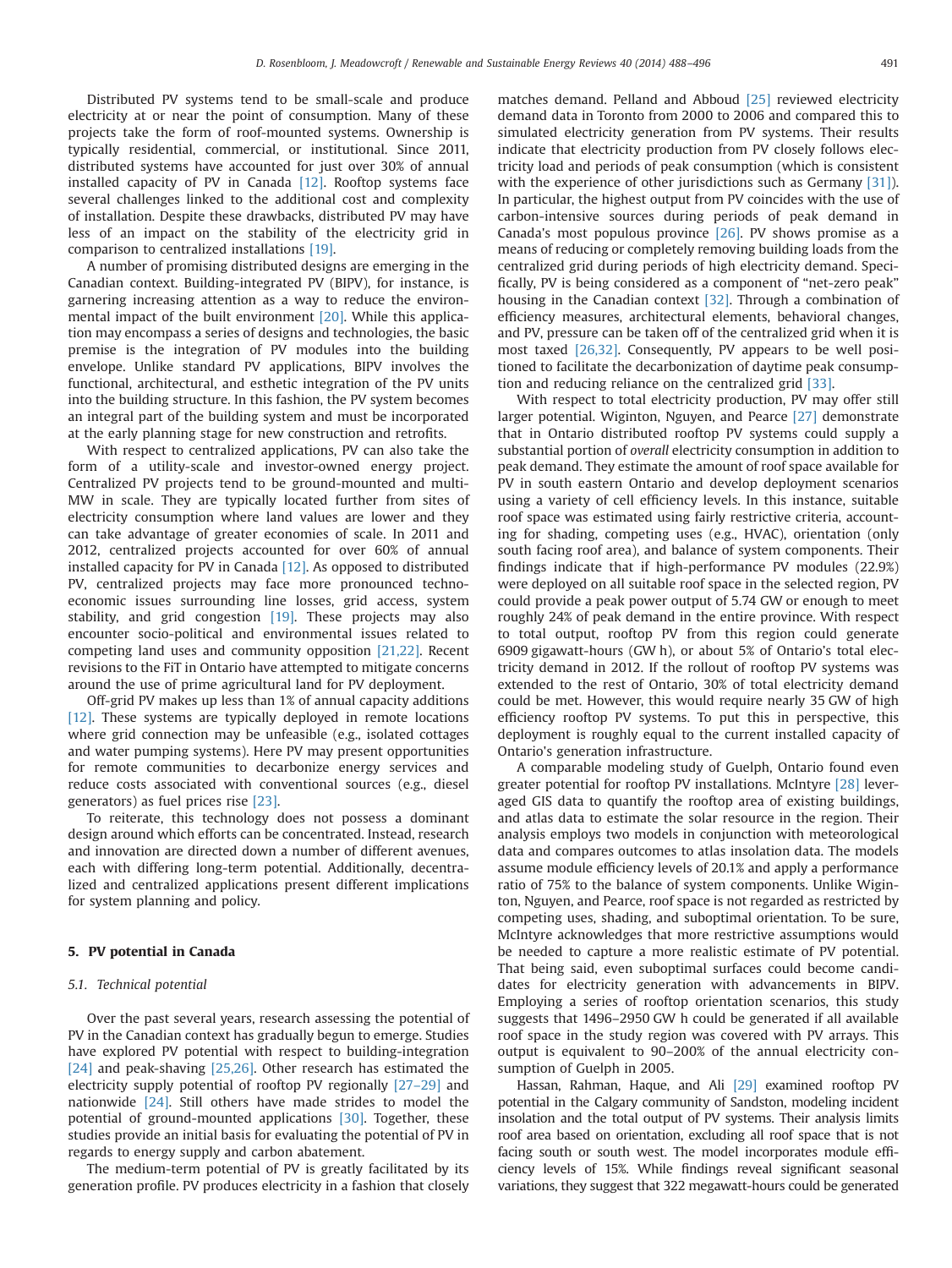annually under widespread deployment. This would correspond to approximately 60% of total electricity consumption in this community.

Similarly, a study by Pelland and Poissant [\[24\]](#page-7-0) finds sizeable PV potential in regards to roof-mounted and BIPV applications across Canada. This study estimates PV generation based on the deployment of modules with 15% efficiency levels on all suitable roof space in Canada. Suitable space, in this instance, is defined as receiving at least 80% of the total annual solar insolation for a given region. This study also assumes a 75% performance ratio for PV systems, accounting for losses related to temperature, shading, and other factors. Results indicate that a total of 53 terawatt-hours could be generated per year. This figure represents approximately 35% of Canada's residential electricity demand or just under 10% of the country's total electricity demand in 2012 [\[9\]](#page-7-0). According to Pelland and Poissant, this would correspond to a nationwide GHG reduction of 16 megatonnes of  $CO<sub>2</sub>$  equivalent per year or 18% of Canadian GHG emissions stemming from electricity and heat production in 2012 [\[9,24\].](#page-7-0) If BIPV applications are taken into account, nearly 246 TW h or roughly 44% of Canada's electricity needs could in principle be met  $[24]$ . This would amount to 23 megatonnes of  $CO<sub>2</sub>$ equivalent avoided annually, or 26% of emissions from electricity and heat generation [\[9,24\]](#page-7-0).

Research has also examined the potential of centralized ground-mounted PV deployment. Specifically, Nguyen and Pearce [\[30\]](#page-7-0) identified suitable sites for ground-mounted PV projects in south eastern Ontario using GIS data. Suitable sites, in this case, are considered to possess good solar insolation, grid access, and limited competing land uses. Results suggest that the south eastern region of Ontario has 935,000 acres of appropriate land for large-scale PV projects. This acreage is equivalent to 850 times the land used by the largest current solar project in Canada [\[34\].](#page-7-0) Under this scenario, total installed capacity could reach 90 GW and annual generation could amount to 108 TW h or just over 75% of Ontario's electricity demand as of 2013 [\[35\].](#page-7-0)

Taken together, these studies reveal that PV possesses considerable technical potential in Canada (see Table 3 for a summary of results). While the work varies in terms of assumptions and estimates, it suggests that a combination of distributed and centralized PV applications could meet all of Canada's current (and possibly future) electricity needs. A study conducted by the US National Renewable Energy Laboratory [\[4\]](#page-7-0) reaches a parallel conclusion, estimating that rooftop and ground-mounted PV systems in urban settings could supply 3000 TW h or about 75% of the current electricity consumption of the United States. These results offer an encouraging picture of the role PV might play in reshaping electricity systems along low-carbon lines. However, raw estimates of PV potential cannot be translated into a realistic assessment of the prospects for this technology. After all, at base such estimates equate potential with cell efficiency and the abundance of land and sunlight. To further develop our understanding of PV prospects in Canada, a series of constraining and enabling factors need to be factored into the analysis.

# 5.2. Constraining and enabling factors

Foremost among these is the variability and uncertainty associated with electricity generation from PV. As discussed in [Section 3,](#page-2-0) PV depends on intermittently available sunlight to produce electricity. It not only faces daily cycles, but also encounters seasonal as well as minute-to-minute fluctuations. Even though solar energy is available in vast quantities, there are limitations on when this energy is needed. In the absence of storage, generating large amounts of energy during the day (or summer) is of little use for providing energy services at night (or in the winter). As a result, PV cannot completely displace generation from fossil fuel sources in the absence of synergistic technologies and practices. Electricity storage devices (e.g., batteries, pumped hydro, and flywheels) [\[36\],](#page-8-0) dispatchable renewable energy technologies (e.g., bioenergy) [\[37\],](#page-8-0) detailed meteorological forecasting [\[38\]](#page-8-0), geographic dispersion [\[39\],](#page-8-0) and demand response mechanisms [\[40\]](#page-8-0) are some of the options that are being considered to mitigate the variability and uncertainty of wind and solar technologies in Canada. Yet, to date, synergistic technologies remain in the early stages of development and deployment [\[41\].](#page-8-0) In Germany, the high penetration of PV is already leading to serious grid stability issues [\[42\]](#page-8-0).

Economic considerations continue to influence the potential of PV. Module and system costs have fallen dramatically in Canada and internationally over the past several years (see [Fig. 4\)](#page-5-0), opening up new opportunities for this technology [\[12,17\]](#page-7-0). In Canada, module prices have dropped from \$4.31 in 2005 to \$1.15 in 2012. In regards to system prices, smaller scale systems ( $\leq$  10 kW) have declined in cost from \$10 per watt in 2005 to under \$5 per watt in 2012 [\[12\]](#page-7-0). Larger systems, in comparison, have decreased from \$12.60 per watt in 2005 to less than \$4 per watt in 2012. These costs are expected to decline further over the coming decade [\[17,43\].](#page-8-0) However, soft costs (such as installation and permitting) are now making up a larger component of total system costs, and international experience has found them to be "stickier" than module costs [\[17,44\].](#page-8-0) Moreover, a variety of issues outside the basic production/installation matrix can end up impacting costs. For instance, certain local distribution companies in Canada now require grid-connected micro-generation such as PV to have separate liability insurance coverage [\[45\].](#page-8-0) Above all, addressing the variability, storage and grid architecture issues mentioned above can add significant costs as the PV proportion of gridsupplied electricity rises, bringing to the fore the issue of how to distribute the costs of such facilitating investments.

Indeed, there is a gamut of socio-political and environmental factors impinging on PV potential. Utility-scale projects in Ontario, for instance, have encountered resistance in regards to siting and grid expansion [46–[48\].](#page-8-0) PV has begun to emerge as a politically

| Table 3                                                    |  |  |  |
|------------------------------------------------------------|--|--|--|
| Summary of results from studies of PV potential in Canada. |  |  |  |

| <b>Study</b>                            | <b>Deployment location</b>  | <b>Estimated generation</b> | Proportion of electricity demand |  |
|-----------------------------------------|-----------------------------|-----------------------------|----------------------------------|--|
| Distributed applications                |                             |                             |                                  |  |
| Wiginton et al. [27]                    | South Western Ontario       | 6909 GW h                   | 5% of demand in Ontario          |  |
| McIntyre [28]                           | Guelph, Ontario             | 1496–2950 GW h              | 90-200% of demand in Guelph      |  |
| Hassan et al. [29]                      | Sandstone, Calgary, Alberta | $0.322$ GW h                | 60% of demand in Sandstone       |  |
| Pelland and Poissant [24]               | Canada                      | 53.000 GW h                 | 10% of demand in Canada          |  |
| <b>Centralized applications</b>         |                             |                             |                                  |  |
| Nguyen and Pearce [30]                  | South Western Ontario       | 108,000 GW h                | 75% of demand in Ontario         |  |
| <b>Building-integrated applications</b> |                             |                             |                                  |  |
| Pelland and Poissant [24]               | Canada                      | 246,000 GW h                | 44% of demand in Canada          |  |
|                                         |                             |                             |                                  |  |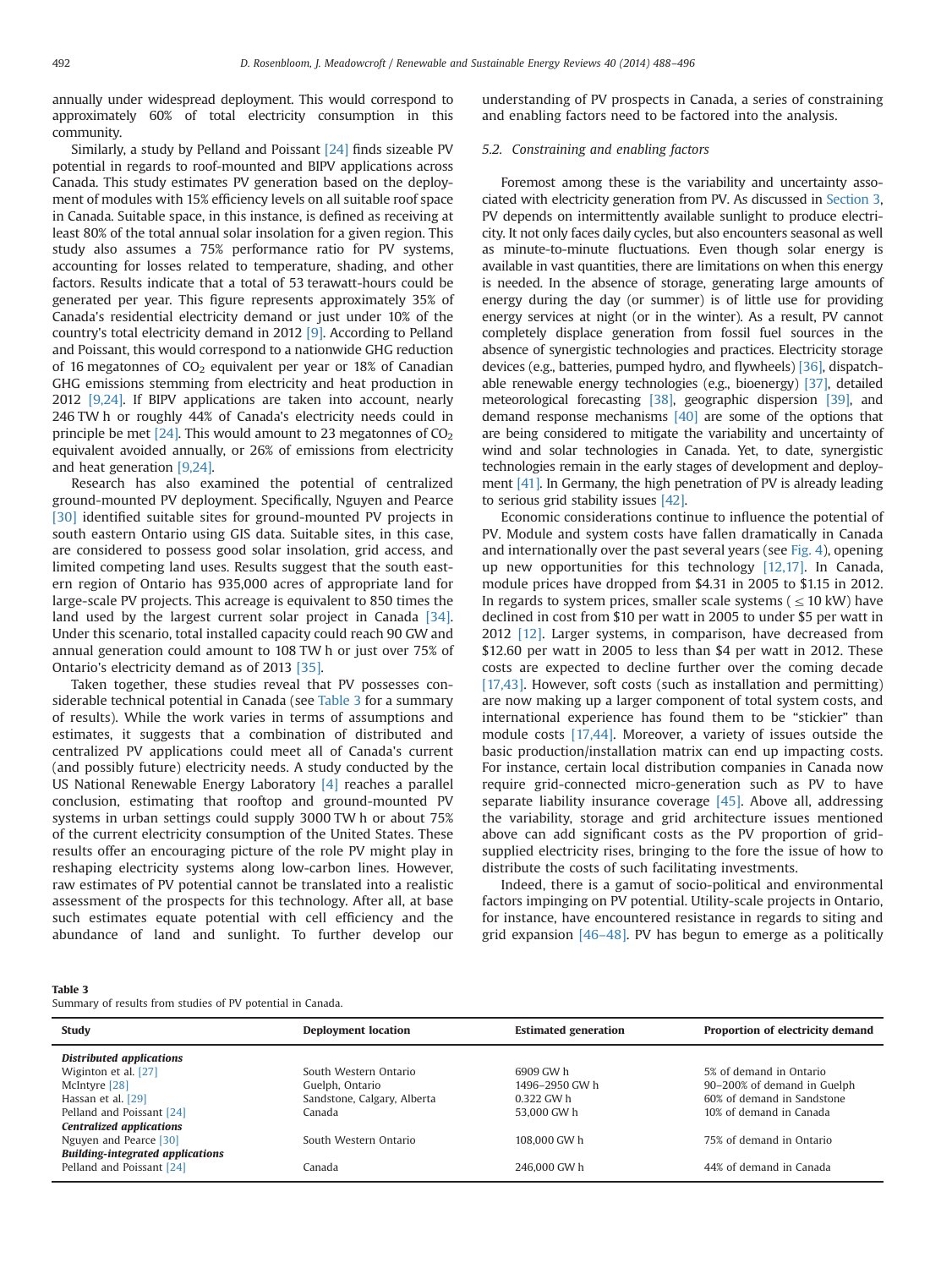<span id="page-5-0"></span>contentious topic in relation to its perceived impact on electricity rates [\[49,50\].](#page-8-0) On the positive side, PV benefits from some of the highest levels of social acceptance among energy options [\[51\].](#page-8-0) This high public acceptance could facilitate the deployment of PV in areas where other energy sources face strong public opposition. Moreover, there is some evidence from other jurisdictions that consumers like the idea of enhancing their energy independence vis-à-vis traditional large utility suppliers through rooftop arrays. Not surprisingly, energy system incumbents (such as centralized utilities and conventional energy supply rivals) are less enthusiastic about the rollout of PV. In the United States, a number of utilities are attempting to impose grid access charges on households that adopt PV and reduce their main electricity consumption, arguing that PV users "are avoiding paying their fair share for the electric grid they still rely on, and the long-term investments the companies have made in power plants and the delivery grid" [\[52\].](#page-8-0) Continued reliance on existing sources is promoted by sunk costs (and system 'lock in'), suggesting that decisions to rollout PV (at least in a centralized fashion) may take place over longer timescales as infrastructure is replaced and/or demand rises. This raises questions about the temporal dynamics influencing PV potential.

With respect to the environment, PV is not without impacts. PV may encounter land use issues in regards to centralized applications and may suffer from higher lifecycle impacts than other low-carbon sources. While PV systems produce marginal GHG emissions during operation (some emissions stem from maintenance and inverter replacement, for instance), silicon purification and cell production are energy intensive processes that can have substantial carbon footprints depending on the local energy mix [\[53,54\]](#page-8-0). The lifecycle carbon impact of PV systems can be almost zero if manufactured in jurisdictions with low-carbon electricity networks. Conversely, PV systems produced in locations with carbon-intensive grids exhibit some of the highest lifecycle GHG emissions among low-carbon energy options (see Table 4). As carbon constraints tighten, the lifecycle GHG impacts of PV may increasingly be seen as problematic. In 2012, 60% of PV modules produced globally originated from manufacturers in China [\[55\].](#page-8-0) Although this emerging economy benefits from low production costs, it currently relies heavily on carbon-intensive fossil fuels for electricity generation [\[56\].](#page-8-0) In contrast, Canada has higher manufacturing costs, but possesses a relatively low-carbon electricity network that could be leveraged to produce more environmentally benign PV modules. Thus, in certain circumstances there may be a tension between PV cost reductions and environmental performance.

Above all, PV deployment will be constrained by the prospects for other (increasingly other low-carbon) energy sources. Canadian jurisdictions have an abundance of energy options, including lowcarbon hydroelectricity (e.g., Manitoba, Quebec, and British Columbia), relatively inexpensive natural gas (e.g., Ontario,



Fig. 4. System and module prices. Note: Data was drawn from Luukonen et al., [\[12\]](#page-7-0). System price data are taken from the high range of available data. Price data for systems ≥10 kW was unavailable for 2008.

Alberta, and others), potential new nuclear reactors (e.g., Ontario), and growing investment in more affordable new renewables such as wind (e.g., Saskatchewan, Alberta, and Nova Scotia). The choice between technologies involves the evaluation of tradeoffs with respect to economic, political, industrial, technical, and environmental priorities. Currently, the priorities of Canada's federal government are reinforcing dependence on conventional energy rather than promoting low-carbon options like PV. But even when climate policy is taken more seriously, Canadian jurisdictions have a plethora of other low carbon options from which to choose.

Research has yet to address systematically the array of influences impinging on PV potential in Canada. However, several forecasts have employed economic and climate policy considerations. Based on cost models, the National Energy Board of Canada [\[57\]](#page-8-0) projects that PV will make up less than 5.4 GW of capacity or 6% of Canada's electricity mix by 2035. Bataille, Wolinetz, Peters, Bennett, and Rivers [\[58\]](#page-8-0), model the economic dynamics surrounding energy options based on a number of carbon reduction scenarios. Their simulations find that PV holds virtually no significant potential in Canada's energy systems in 2020. The European Renewable Energy Council and Greenpeace [\[59\]](#page-8-0) consider three energy scenarios for Canada, projecting that PV capacity will range from 3 to 7 GW by 2050 and that total PV generation could then reach 6–12 TW h. In marked contrast, the Canadian Solar Industries Association [\[60\]](#page-8-0) proposes that PV capacity could grow to between 9 and 15 GW by 2025. Although they are based on very different models and assumptions these estimates all illustrate that once economic and policy factors are considered the estimated PV potential in Canada becomes sharply circumscribed. Even the relatively optimistic industry association projections are far removed from estimates of technical potential.

Given the issues illustrated above it is clear that the prospects for PV hinge on more than solar insolation, land or roof area, module efficiency, and even declining component costs. Estimates of technical-economic potential serve as critical inputs for understanding the possibilities for PV. However, the next step is to consider additional economic, social, technical, and environmental factors that may promote or constrain deployment, and to assess how these factors may weaken or intensify over time. For example, land use and/or grid congestion issues may become more serious over time. In contrast, competition between PV and carbonintensive forms of energy may subside as concern over climate change places greater pressure on existing energy production paradigms. The limits imposed by PV component costs may also

|--|--|

Estimates of lifecycle GHG emissions for selected energy sources.

| <b>Energy source</b>                        | Grams of CO <sub>2</sub> equivalent<br>per kW h |
|---------------------------------------------|-------------------------------------------------|
| PV                                          |                                                 |
| PV: Nugent Sovacool [54]                    | $1 - 218$                                       |
| PV: IPCC SRREN[53]                          | $5 - 217$                                       |
|                                             |                                                 |
| Selected low-carbon technologies            |                                                 |
| Hydroelectricity                            | $0 - 43$                                        |
| Geothermal                                  | $6 - 79$                                        |
| Tidal                                       | $2 - 23$                                        |
| Wind                                        | $2 - 81$                                        |
| Nuclear                                     | $1 - 220$                                       |
| Natural gas with carbon capture and storage | $65 - 245$                                      |
| Coal with carbon capture and storage        | 98-396                                          |
|                                             |                                                 |
| Selected carbon-intensive technologies      |                                                 |
| Natural gas                                 | 290-930                                         |
| Coal                                        | 675-1689                                        |

Note: Estimates for other technologies are drawn from the IPCC SRREN [\[53\]](#page-8-0).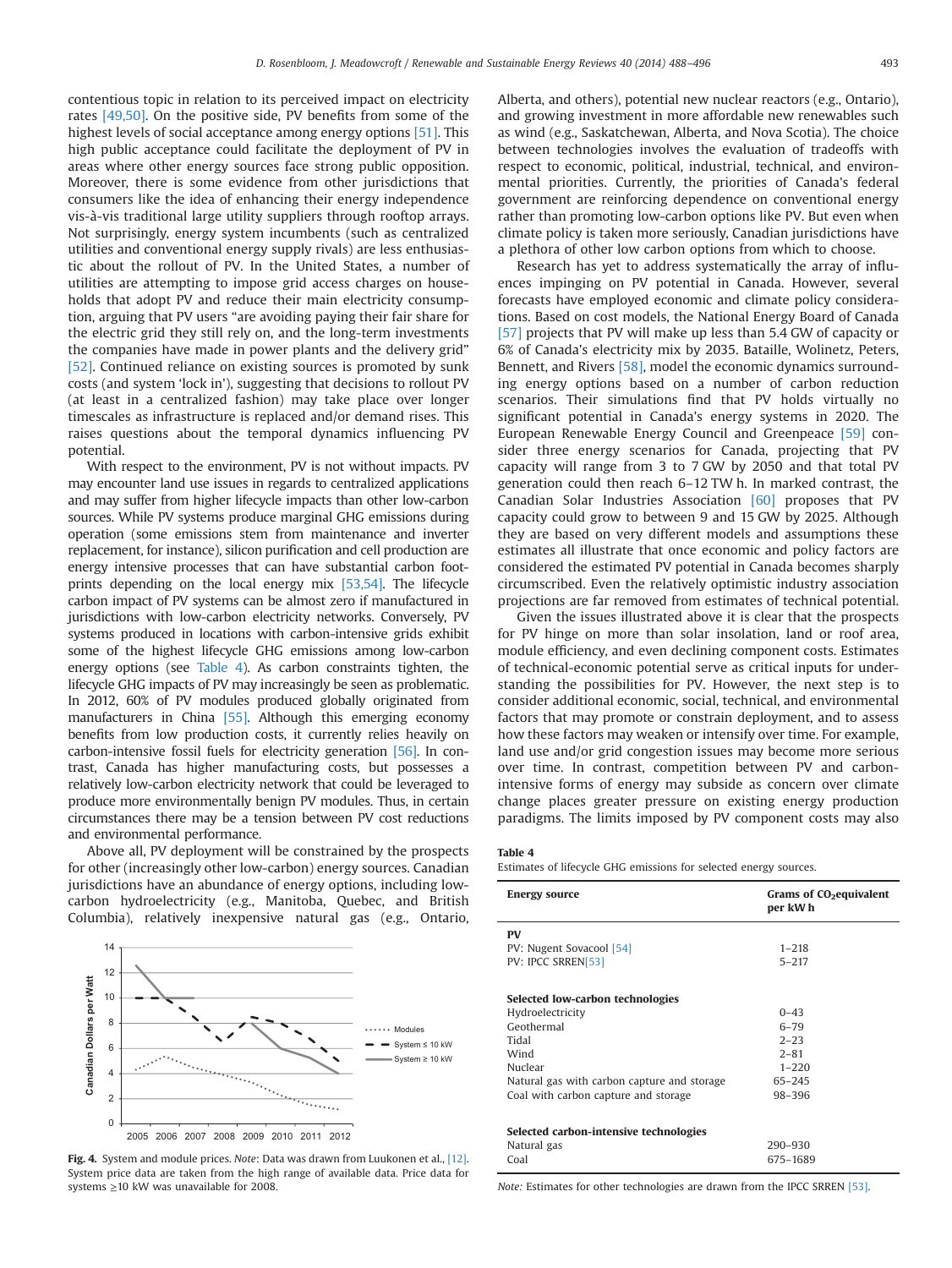relax with cumulative efficiency improvements (although rival technologies may also benefit from improvements). Fig. 5 illustrates some of these dynamics and suggests how they may interact with the actual potential of PV in the coming decades.



Fig. 5. Translating technical PV potential into actual PV potential in a carbon constrained world. Note: This diagram illustrates the influences on PV potential with respect to temporal dynamics and mounting concern over climate change. It is assumed that synergistic low-carbon technologies would be gradually adopted, thus mitigating variability issues over time.

# 5.3. Features of low-carbon pathways for Canada and implications for PV

A further step in understanding the potential of PV in Canadian energy systems could be taken by developing more detailed lowcarbon transition pathways and scenarios  $[61-63]$ . Such pathways would illustrate the role PV would assume in alternative energy system configurations as GHG emissions are progressively squeezed out over the longer term. Thus, the scale and nature of PV deployment would be characterized in relation to the evolution of other technologies, changing demand patterns, and the transformation of the built environment and transport. Although the exploration of such detailed pathways is beyond the scope of this paper, we can identify several critical features of such pathways in Canada and indicate some of the potential implications for PV.

First, while the low-carbon transition in Canada will be national in scope, it will also be deeply regional in character. The energy political economy of Canadian regions is quite distinct: various parts of the country have very different resource endowments, and industrial structures differ based on these endowments. Resources, electricity systems, and the associated policy and regulatory frameworks are largely controlled by the provinces, and there are marked contrasts among them: consider Alberta with its hydrocarbon extraction industries, mainly coal-based and privatized electricity system on the one hand and Quebec with its hydro-based electricity system operated by a vertically integrated crown corporation (Hydro Quebec) on the other. Such differences will almost certainly lead to a different reception for PV as existing resource and infrastructure endowments, market structures, along with political and policy priorities, feed into collective and individual decision-making.

Second, Canada already has a relatively decarbonized electricity system, with nearly 80% of supply provided by low-carbon sources (in 2012: 61% hydro, 16% nuclear, and 2% new renewables  $[9]$ ). So the 'space' for PV expansion as a decarbonization option is to some degree constrained, particularly with respect to hydro-rich jurisdictions where relatively low cost power is flowing from already depreciated assets with very long lifetimes. Moreover, substantial untapped hydro resources remain in some regions (Quebec, Manitoba, Newfoundland and Labrador, and British Columbia). Exploiting these resources would be expensive and accompanied by major environmental impacts. Moreover, applying them to decarbonize provincial electricity systems still dependent on fossil fuels would require increased interprovincial electricity system integration, which has so far proven elusive. Still, the momentum and path dependence of established energy systems (including expertise, system architecture and infrastructure investments) suggest that further expansion of centralized hydro systems may occur. On the other hand, the prospects for low carbon nuclear (mainly concentrated in Ontario) are somewhat less clear as a number of plants will require refurbishment and/or replacement and government enthusiasm for expensive new reactors has cooled. This may open up opportunities in Ontario for PV to take up some of the slack from a declining nuclear sector. The modular characteristics of PV also make it more amenable to current infrastructure investment models in Ontario and elsewhere, which favor less capital intensive projects. Of course, PV can still fill strategic roles in hydro-based regions (e.g., relieving grid congestion in dense urban centers) or provide electricity where grid connection is unfeasible. In fossil fuel dependent regions, however, PV and synergistic innovations (e.g., conservation and efficiency, wind turbines, energy storage, smart grids, and bioenergy) could be much more central to decarbonization trajectories.

Third, the relative abundance of domestic energy options in the Canadian context further complicates the prognosis for PV. In addition to hydro and nuclear, there are other new renewable options including wind, biomass, and geothermal. PV will also have to contend with emerging technologies (e.g. tidal/wave) and other forms of solar energy including solar thermal and hot water. So, PV is likely to face heightened levels of competition now and into the future. Moreover, Canada is currently an international leader in carbon capture and storage (CCS) technology demonstration projects, with the first utility-scale pulverized coal plant equipped with CCS commencing operations at Boundary Dam in Saskatchewan. While PV has recently experienced rapid progress as compared with CCS, efforts to develop CCS and reduce costs may redouble as climate change concern exerts greater pressure on fossil fuel interests. So CCS cannot be ruled out as a part of Canadian low-carbon pathways (for example, CCS on natural gas).

Finally we should point to a number of issues which, while not particular to the Canadian context, are at least likely to assume importance here. First, PV's prospects depend on the successful development and deployment of a series of related technologies. Smart grids, electricity storage (perhaps associated with electric vehicles), and other new renewables are implicated as key supports in a future with widespread PV deployment. Mitigating variability and maintaining grid stability in a fashion that permits high levels of PV penetration will necessitate energy storage and demand response, among other possibilities. This reveals a tension between the synergistic and competitive roles of lowcarbon energy technologies. An integrated and inter-reliant system of low-carbon innovations will be required to decarbonize energy services, yet technologies will also compete for limited government support and market share. This tension along with persistent unevenness in deployment and development will place limits on PV's role in Canadian as well as global energy systems. Second, another tension exists between the centralized and decentralized modes of PV deployment. If PV evolves to fill roles within a traditional utility model, centralized PV along with utility-level storage and state-of-the-art forecasting techniques may be advantaged. Conversely, new participatory models could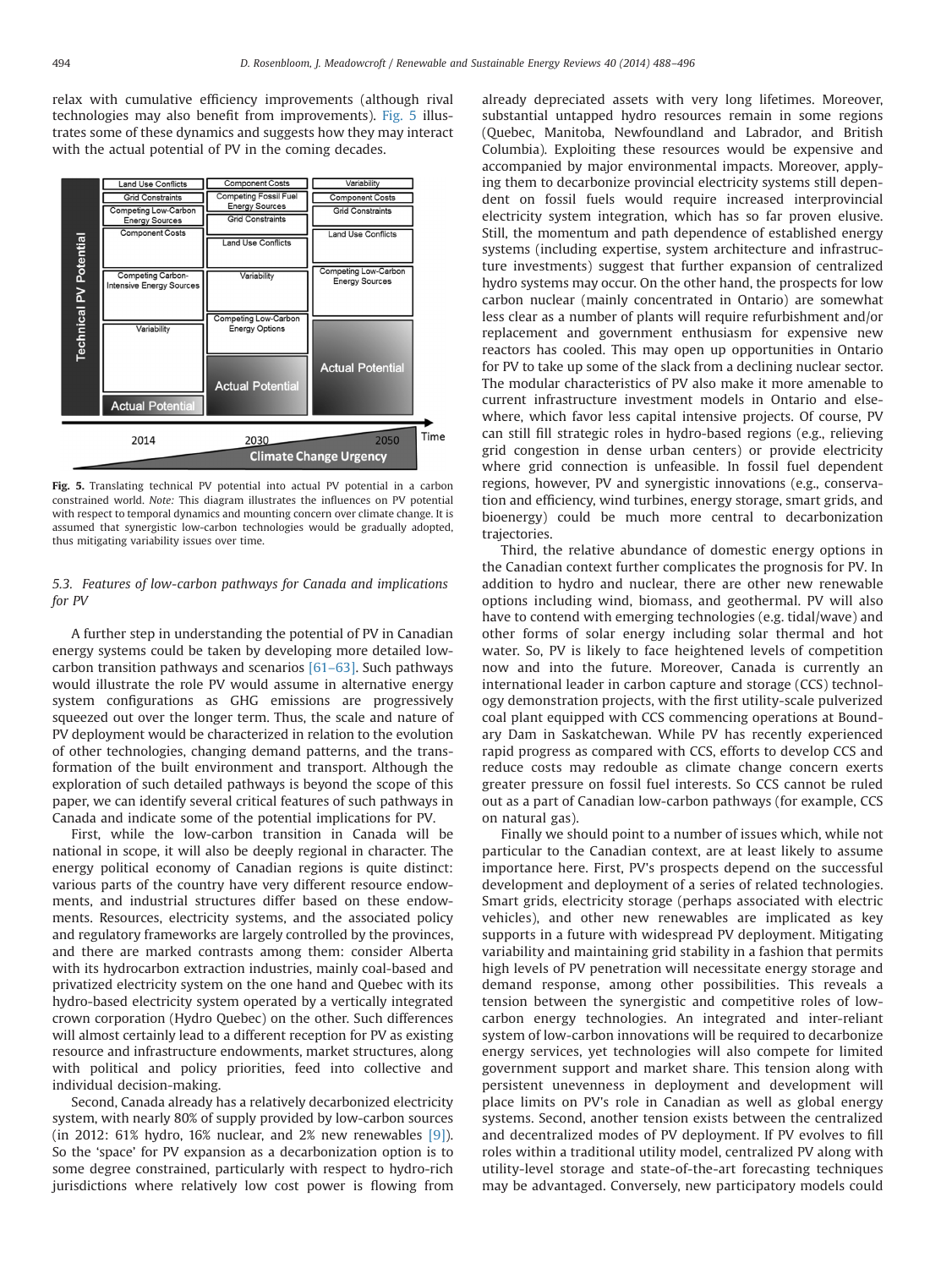<span id="page-7-0"></span>take hold and encourage the deployment of PV in a decentralized fashion. A number of potential low-carbon pathways implicate the increasing involvement of households, businesses, and local communities through micro-generation, electric vehicle storage, demand response mechanisms, and conservation programs. This may help secure PV's position as a distributed energy option capable of facilitating deep reductions in electricity consumption. As part of this, PV may redefine itself as an energy reduction technology rather than an energy supply technology. Together, these issues play out in interaction with the three factors identified above.

# 6. Conclusion

This paper has examined the potential of PV in Canada in regards to: (1) the scale of possible contributions to energy supply and GHG abatement, and (2) the particular functional roles and niches this technology could occupy looking out to 2050. Literature on the technical potential of PV indicates that PV could decarbonize a major portion of energy services. However, research which estimates PV potential on the basis of the availability of land or roof area, solar irradiance, and system efficiency do not capture the realistic prospects of PV technology within the Canadian energy landscape. In order to better understand the potential of this technology, it is crucial to assess an array of interrelated technical, economic, sociopolitical, and environmental influences. Competing energy technologies, variability, component costs, land use issues, and high levels of social acceptance are some of the factors constraining and enabling the diffusion of this technology in Canadian energy systems. As carbon constraints tighten and time passes, these influences are expected to relax or intensify, modulating impacts on the potential of PV. A promising way to account for these influences and further elaborate the actual potential of PV is to devise and evaluate lowcarbon pathways. Key features of such pathways for Canada include: the centrality of their foundation in the regional energy political economy [11]; the already low-carbon nature of electricity systems; and the abundance of Canadian energy options. This analysis suggests that these factors, along with the set of interrelated influences mentioned above, will shape the evolution of the role assumed by PV within Canada's future energy systems.

#### Acknowledgments

The authors gratefully acknowledge financial support for this project from the NSERC Photovoltaic Innovation Network [NETGP 370819-08]. James Meadowcroft would like to acknowledge the continuing support of the Canada Research Chairs program.

# References

- [1] [Solangi KH, Islam MR, Saidur R, Rahim NA, Fayaz H. A review on global solar](http://refhub.elsevier.com/S1364-0321(14)00587-5/sbref1) [energy policy. Renew Sustain Energy Rev 2011;15\(4\):2149](http://refhub.elsevier.com/S1364-0321(14)00587-5/sbref1)–63.
- [2] European Photovoltaic Industry Association [Internet]. Brussels: The Association [updated 2014; cited 2014 May 8]. Key facts & figures; [about 2 screens]. Available from: 〈[http:/www.epia.org/about-us/about-photovoltaics/key-facts](http://www.epia.org/about-us/about-photovoltaics/key-facts-figures/)fi[gures/](http://www.epia.org/about-us/about-photovoltaics/key-facts-figures/)〉.
- [3] Aanesen K, Stefan H, Pinner D. Solar power: darkest before dawn [Internet]. [cited 2013 Mar 1]. McKinsey & Company; 2012. Available from: < /http: [www.mckinsey.com/client\\_service/sustainability/latest\\_thinking/](http://www.mckinsey.com/client_service/sustainability/latest_thinking/~/media/5E847C563A734F148B5F3A6EFBD46E39.ashx)-[/media/](http://www.mckinsey.com/client_service/sustainability/latest_thinking/~/media/5E847C563A734F148B5F3A6EFBD46E39.ashx) [5E847C563A734F148B5F3A6EFBD46E39.ashx](http://www.mckinsey.com/client_service/sustainability/latest_thinking/~/media/5E847C563A734F148B5F3A6EFBD46E39.ashx)〉.
- [4] [Lopez A, Roberts B, Heimiller D, Blair N, Porro G. U.S. renewable energy](http://refhub.elsevier.com/S1364-0321(14)00587-5/sbref3) [technical potentials: a GIS-based analysis. Golden \(CO\): National Renewable](http://refhub.elsevier.com/S1364-0321(14)00587-5/sbref3) [Energy Laboratory; 2012.](http://refhub.elsevier.com/S1364-0321(14)00587-5/sbref3)
- [5] [Strzalka A, Alam N, Duminil E, Coors V, Eicker U. Large scale integration of](http://refhub.elsevier.com/S1364-0321(14)00587-5/sbref4) [photovoltaics in cities. Appl Energy 2012;93:413](http://refhub.elsevier.com/S1364-0321(14)00587-5/sbref4)–21.
- [6] [Ruiz-Arias JA, Terrados J, Perez-Higueras P, Pozo-Vazquez D, Almonacid G.](http://refhub.elsevier.com/S1364-0321(14)00587-5/sbref5) [Assessment of the renewable energies potential for intensive electricity](http://refhub.elsevier.com/S1364-0321(14)00587-5/sbref5)

[production in the province of Jaen, southern Spain. Renew Sustain Energy](http://refhub.elsevier.com/S1364-0321(14)00587-5/sbref5) [Rev 2012;16\(5\):2994.](http://refhub.elsevier.com/S1364-0321(14)00587-5/sbref5)

- [7] [Milbrandt AR, Heimiller DM, Perry AD, Field CB. Renewable energy potential](http://refhub.elsevier.com/S1364-0321(14)00587-5/sbref6) [on marginal lands in the United States. Renew Sustain Energy Rev 2014;](http://refhub.elsevier.com/S1364-0321(14)00587-5/sbref6) [29:473](http://refhub.elsevier.com/S1364-0321(14)00587-5/sbref6)–81.
- [8] [Denholm P, Margolis R, Mai T, Brinkman G, Drury E, Hand M, et al. Bright](http://refhub.elsevier.com/S1364-0321(14)00587-5/sbref7) [future: solar power as a major contributor to the U.S. grid. IEEE Power Energy](http://refhub.elsevier.com/S1364-0321(14)00587-5/sbref7) [Mag 2013;11\(2\):22](http://refhub.elsevier.com/S1364-0321(14)00587-5/sbref7)–32.
- [9] National Inventory Report 1990–[2012: greenhouse gas sources and sinks](http://refhub.elsevier.com/S1364-0321(14)00587-5/sbref8) [in Canada. The Canadian government](http://refhub.elsevier.com/S1364-0321(14)00587-5/sbref8)'s submission to the UN Framework [Convention on Climate Change. Gatineau \(QC\): Environment Canada; 2014.](http://refhub.elsevier.com/S1364-0321(14)00587-5/sbref8)
- [10] [Canada's emissions trends. Gatineau \(QC\): Environment Canada; 2013 \(Oct\).](http://refhub.elsevier.com/S1364-0321(14)00587-5/sbref9)
- [11] [Torvanger A, Meadowcroft J. The political economy of technology support:](http://refhub.elsevier.com/S1364-0321(14)00587-5/sbref10) [making decisions about carbon capture and storage and low carbon energy](http://refhub.elsevier.com/S1364-0321(14)00587-5/sbref10) [technologies. Global Environ Change 2011;21\(2\):303](http://refhub.elsevier.com/S1364-0321(14)00587-5/sbref10)–12.
- [12] Luukonen P, Bateman P, Hiscock J, Poissant Y, Howard D, Baily-Dignard L. National Survey Report of PV Power Applications in Canada 2012 [Internet]. [cited 2014 May 1]. Int Energy Agency Photovolt Power Syst Progr 2013. Available from: 〈[http:/](http://www.iea-pvps.org/index.php?id=93&eID=dam_frontend_push&docID=1584) [www.iea-pvps.org/index.php?id](http://www.iea-pvps.org/index.php?id=93&eID=dam_frontend_push&docID=1584)=93&eID=[dam\\_frontend\\_push](http://www.iea-pvps.org/index.php?id=93&eID=dam_frontend_push&docID=1584)&[docID](http://www.iea-pvps.org/index.php?id=93&eID=dam_frontend_push&docID=1584)=1584〉.
- [13] Ontario Power Authority. A Progress Report on Contracted Electricity Supply: 2013 Fourth Quarter [Internet]. Toronto (ON): Ontario Power Authority; 2014. [cited 2014 July 31]. Available from: <[http://www.powerauthority.on.ca/sites/](http://www.powerauthority.on.ca/sites/default/files/contracts/OPA-Q4-2013-Electricity-Supply-Report.pdf) default/fi[les/contracts/OPA-Q4-2013-Electricity-Supply-Report.pdf](http://www.powerauthority.on.ca/sites/default/files/contracts/OPA-Q4-2013-Electricity-Supply-Report.pdf)>
- [14] Hydro Quebec. Comparison of electricity prices in major North American cities [Internet]. [cited 2014 May 1]. Available from: Montreal (QC): Hydro Québec; 2013. 〈[http:/www.hydroquebec.com/publications/en/comparison\\_prices/](http://www.hydroquebec.com/publications/en/comparison_prices/)〉.
- [15] [Lynn PA. Electricity from sunlight. West Sussex: Wiley](http://refhub.elsevier.com/S1364-0321(14)00587-5/sbref14) & [Sons, Ltd.; 2010.](http://refhub.elsevier.com/S1364-0321(14)00587-5/sbref14)
- [16] Photovoltaic potential and solar resource maps of Canada [Internet]. Ottawa (ON): Natural Resources Canada. [cited 2013 Jan 1]. Available from: 〈[http:/pv.](http://www.pv.nrcan.gc.ca/index.php) [nrcan.gc.ca/index.php](http://www.pv.nrcan.gc.ca/index.php)〉.
- [17] Solar Photovoltaics: technology brief. International Energy Agency Energy Technology Systems Analysis Programme & International Renewable Energy Agency; 2013 Jan. Technology Brief E11.
- [18] National Renewable Energy Laboratory. Best Research Cell Efficiencies [Internet]. Golden (CO): National Renewable Energy Laboratory; 2014 [cited 2014 May 15]. Available from: \[http:/www.nrel.gov/ncpv/images/ef](http://www.nrel.gov/ncpv/images/efficiency_chart.jpg)ficiency\_chart.jpg\.
- [19] [Tamimi B, Canizares C, Bhattacharya K. System stability impact of large-scale](http://refhub.elsevier.com/S1364-0321(14)00587-5/sbref16) [and distributed solar photovoltaic generation: the case of Ontario, Canada.](http://refhub.elsevier.com/S1364-0321(14)00587-5/sbref16) [IEEE Trans Sustain Energy 2013;4\(3\):680](http://refhub.elsevier.com/S1364-0321(14)00587-5/sbref16)–8.
- [20] [Yang T, Athienitis AK. A study of design options for a building integrated](http://refhub.elsevier.com/S1364-0321(14)00587-5/sbref17) [photovoltaic/thermal \(BIPV/T\) system with glazed air collector and multiple](http://refhub.elsevier.com/S1364-0321(14)00587-5/sbref17) [inlets. Sol Energy 2014;104:82](http://refhub.elsevier.com/S1364-0321(14)00587-5/sbref17)–92.
- [21] Mendleson, R. Solar farm fight could set precedent on moraine. The Star [Internet]. 2013 Aug 7 [cited 2014 May 11]; [about 2 p.]. Available from: 〈[http:/](http://www.thestar.com/news/gta/2013/08/07/solar_farm_fight_could_set_precedent_on_moraine.html) [www.thestar.com/news/gta/2013/08/07/solar\\_farm\\_](http://www.thestar.com/news/gta/2013/08/07/solar_farm_fight_could_set_precedent_on_moraine.html)fight\_could\_set\_precedent\_ [on\\_moraine.html](http://www.thestar.com/news/gta/2013/08/07/solar_farm_fight_could_set_precedent_on_moraine.html)〉.
- [22] Ross, S. Dairy farmers oppose solar project. The Orillia Packet & Times [Internet]. 2014 May 7 [cited 2014 May 11]; [about 2 p.]. Available from: 〈[http:/www.orilliapacket.com/2014/05/07/dairy-farmers-oppose-solar-projects](http://www.orilliapacket.com/2014/05/07/dairy-farmers-oppose-solar-projects)〉.
- [23] [Arriaga M, Canizares CA, Kazerani M. Renewable energy alternatives for](http://refhub.elsevier.com/S1364-0321(14)00587-5/sbref18) [remote communities in northern Ontario, Canada. IEEE Trans Sustain Energy](http://refhub.elsevier.com/S1364-0321(14)00587-5/sbref18) [2013;4\(3\):661](http://refhub.elsevier.com/S1364-0321(14)00587-5/sbref18)–70.
- [24] [Pelland S, Poissant Y. An evaluation of the potential of building-integrated](http://refhub.elsevier.com/S1364-0321(14)00587-5/sbref19) [photovoltaics in Canada. Varennes \(QC\): Natural Resources Canada, Canme](http://refhub.elsevier.com/S1364-0321(14)00587-5/sbref19)[tENERGY; 2006.](http://refhub.elsevier.com/S1364-0321(14)00587-5/sbref19)
- [25] [Pelland S, Abboud I. Estimating the capacity value and peak-shaving potential](http://refhub.elsevier.com/S1364-0321(14)00587-5/sbref20) [of photovoltaics in Ontario: a case-study for the city of Toronto. Varennes](http://refhub.elsevier.com/S1364-0321(14)00587-5/sbref20) [\(QC\): Natural Resources Canada, CanmetENERGY; 2007.](http://refhub.elsevier.com/S1364-0321(14)00587-5/sbref20)
- [26] [Pietila A, Beausoleil-Morrison I, Newsham GR. Zero peak housing: exploring](http://refhub.elsevier.com/S1364-0321(14)00587-5/sbref21) [the possibility of eliminating electrical draws from houses during periods of](http://refhub.elsevier.com/S1364-0321(14)00587-5/sbref21) [high demand on the electrical grid. Build Environ 2012;58:103.](http://refhub.elsevier.com/S1364-0321(14)00587-5/sbref21)
- [27] [Wiginton LK, Nguyen HT, Pearce JM. Quantifying rooftop solar photovoltaic](http://refhub.elsevier.com/S1364-0321(14)00587-5/sbref22) [potential for regional renewable energy policy. Comput Environ Urban Syst](http://refhub.elsevier.com/S1364-0321(14)00587-5/sbref22) [2010;34:345](http://refhub.elsevier.com/S1364-0321(14)00587-5/sbref22)–57.
- [28] [McIntyre JH. Community-scale assessment of rooftop-mounted solar energy](http://refhub.elsevier.com/S1364-0321(14)00587-5/sbref23) [potential with meteorological, atlas, and GIS data: a case study of Guelph,](http://refhub.elsevier.com/S1364-0321(14)00587-5/sbref23) [Ontario \(Canada\). Energy Sustain Soc 2012;2\(1\):1](http://refhub.elsevier.com/S1364-0321(14)00587-5/sbref23)–19.
- [29] [Hassan QK, Rahman KM, Haque AS, Ali A. Solar energy modeling over a](http://refhub.elsevier.com/S1364-0321(14)00587-5/sbref24) [residential community in the city of Calgary, Alberta, Canada. Int J Photo](http://refhub.elsevier.com/S1364-0321(14)00587-5/sbref24)[energy 2011;2011:1](http://refhub.elsevier.com/S1364-0321(14)00587-5/sbref24)–8.
- [30] [Nguyen HT, Pearce JM. Estimating potential photovoltaic yield with r.sun and](http://refhub.elsevier.com/S1364-0321(14)00587-5/sbref25) [the open source Geographical Resources Analysis Support System. Sol Energy](http://refhub.elsevier.com/S1364-0321(14)00587-5/sbref25) [2010;84:831](http://refhub.elsevier.com/S1364-0321(14)00587-5/sbref25)–43.
- [31] Barnham K, Knorr K, Mazzer M. Benefi[ts of photovoltaic power in supplying](http://refhub.elsevier.com/S1364-0321(14)00587-5/sbref26) [national electricity demand. Energy Policy 2013;54\(1\):385](http://refhub.elsevier.com/S1364-0321(14)00587-5/sbref26)–90.
- [32] [Newsham GR, Galasiu AD, Armstrong MM, Beausoleil-Morrison I, Szadkowski](http://refhub.elsevier.com/S1364-0321(14)00587-5/sbref27) [F, Sager JM, et al. The zero-peak house: full-scale experiments and demon](http://refhub.elsevier.com/S1364-0321(14)00587-5/sbref27)[stration. Energy Build 2013;64:483](http://refhub.elsevier.com/S1364-0321(14)00587-5/sbref27)–92.
- [33] [Renewable electricity generation: SD business case. Ottawa: Sustainable](http://refhub.elsevier.com/S1364-0321(14)00587-5/sbref28) [Development Technology Canada; 2005 \(version 1\).](http://refhub.elsevier.com/S1364-0321(14)00587-5/sbref28)
- [34] First Solar. Sarnia Solar Farm: Project Datasheet [Internet]. Tempe (AZ): First Solar; 2011 [cited 2012 Dec 12]. Available from: 〈http:/www.fi[rstsolar.com/en/](http://www.firstsolar.com/en/Projects/~/media/8141559EA8884B238A369073FA0D5E55.ashx) [Projects/](http://www.firstsolar.com/en/Projects/~/media/8141559EA8884B238A369073FA0D5E55.ashx)-[/media/8141559EA8884B238A369073FA0D5E55.ashx](http://www.firstsolar.com/en/Projects/~/media/8141559EA8884B238A369073FA0D5E55.ashx)〉.
- [35] Independent Electricity System Operator [Internet]: Toronto (ON): IESO; c2014 [updated 2014; cited 2014 May 1]. Demand Overview [about 2 screens]. Available from: 〈[http:/www.ieso.ca/Pages/Power-Data/demand.aspx](http://www.ieso.ca/Pages/Power-Data/demand.aspx)〉.